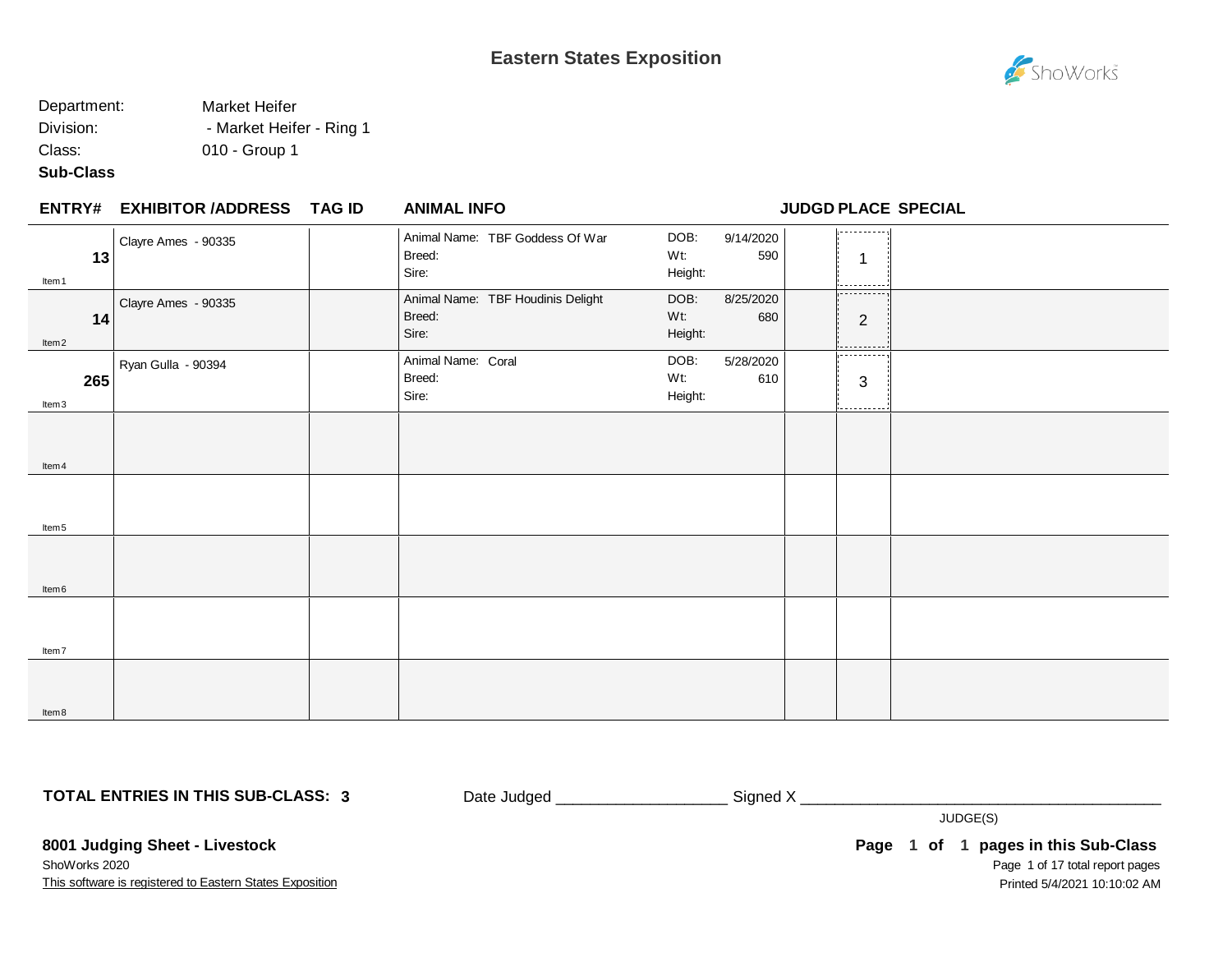**ENTRY# ANIMAL INFO JUDGD PLACE SPECIAL**

#### Department: Market Heifer Division: **- Market Heifer - Ring 1** Class: 020 - Group 2

#### **Sub-Class**

| ENTRY# EXHIBITOR /ADDRESS TAG ID | <b>ANIMAL INFO</b> |
|----------------------------------|--------------------|
|                                  |                    |

. . . . . . . . . . . Kaylin Couto - 90409 **Animal Name: Stormie**<br>Breed: Cross DOB: 3/13/2020 Breed: Wt: 965 **341** 1 Sire: Height: Item1 Alyssa Bosse - 90393 **Animal Name:** Pippa DOB: 6/16/2019 Breed: Wt: 815 **264** 2 Sire: Height: Item2 \_\_\_\_\_\_\_\_ Sarah Schaller - 90391 Animal Name: Pearl DOB: 4/30/2019 Breed: Wt: 885 **262** 3 Sire: Height: Item3 Item4 Item5 Item6 Item7 Item8

**TOTAL ENTRIES IN THIS SUB-CLASS: 3**

Date Judged \_\_\_\_\_\_\_\_\_\_\_\_\_\_\_\_\_\_\_\_\_\_\_\_\_\_\_\_\_Signed X

JUDGE(S)

This software is registered to Eastern States Exposition **8001 Judging Sheet - Livestock** ShoWorks 2020

Page 2 of 17 total report pages **Page 1 of 1 pages in this Sub-Class** Printed 5/4/2021 10:10:02 AM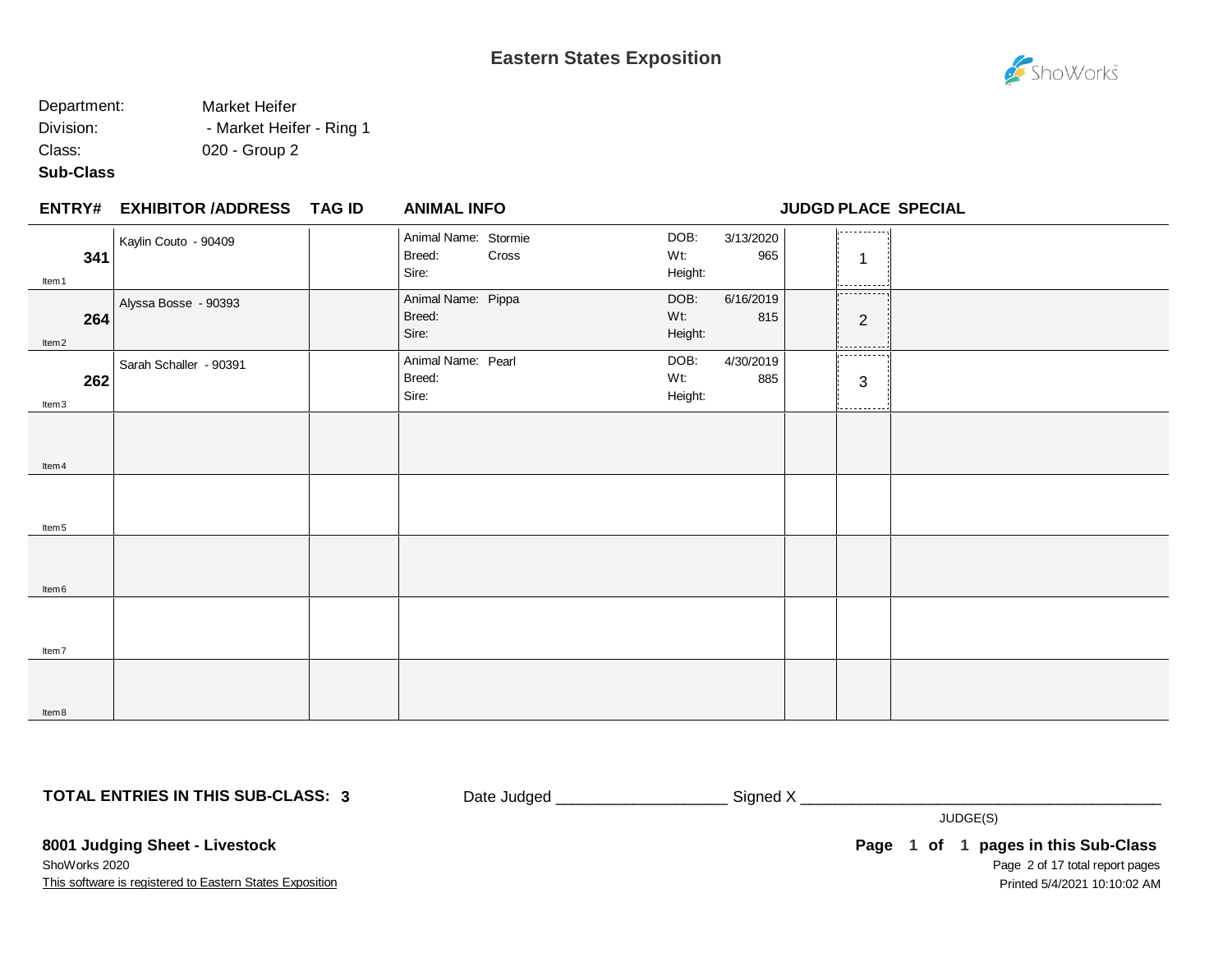### Department: Market Heifer Division: **- Market Heifer - Ring 1**

Class: 030 - Group 3

#### **Sub-Class**

### **EXHIBITOR /ADDRESS TAG ID ENTRY# ANIMAL INFO JUDGD PLACE SPECIAL**

| 408<br>Item 1            | Kayla Lippert - 90417   | 801H | Breed:<br>Sire:                            | Animal Name: BWEL Yellow Rose 801H<br>M&M Outsider 4003 PLD | DOB:<br>Wt:<br>Height: | 10/7/2020<br>1160 | .<br>$\mathbf 1$<br>---------                                                                                                                                                                                                                                                                                                                                                                                       | 5th Overall Market Animal |
|--------------------------|-------------------------|------|--------------------------------------------|-------------------------------------------------------------|------------------------|-------------------|---------------------------------------------------------------------------------------------------------------------------------------------------------------------------------------------------------------------------------------------------------------------------------------------------------------------------------------------------------------------------------------------------------------------|---------------------------|
| 233<br>ltem <sub>2</sub> | Caitlyn Chernicki - 270 |      | Animal Name: LKF Gaia<br>Breed:<br>Sire:   | Simmental<br><b>GLS DECLARATION D611</b>                    | DOB:<br>Wt:<br>Height: | 1/2/2019<br>1685  | ---------<br>$\overline{2}$<br>.                                                                                                                                                                                                                                                                                                                                                                                    |                           |
| 263<br>Item3             | Tony Sitale - 90392     |      | Animal Name: Gem<br>Breed:<br>Sire:        |                                                             | DOB:<br>Wt:<br>Height: | 1790              | .<br>3                                                                                                                                                                                                                                                                                                                                                                                                              |                           |
| 15<br>Item 4             | Clayre Ames - 90335     |      | Animal Name: TBF Kallie<br>Breed:<br>Sire: |                                                             | DOB:<br>Wt:<br>Height: | 9/20/2019<br>1095 | .<br>$\overline{4}$<br>$\frac{1}{2} \frac{1}{2} \frac{1}{2} \frac{1}{2} \frac{1}{2} \frac{1}{2} \frac{1}{2} \frac{1}{2} \frac{1}{2} \frac{1}{2} \frac{1}{2} \frac{1}{2} \frac{1}{2} \frac{1}{2} \frac{1}{2} \frac{1}{2} \frac{1}{2} \frac{1}{2} \frac{1}{2} \frac{1}{2} \frac{1}{2} \frac{1}{2} \frac{1}{2} \frac{1}{2} \frac{1}{2} \frac{1}{2} \frac{1}{2} \frac{1}{2} \frac{1}{2} \frac{1}{2} \frac{1}{2} \frac{$ |                           |
| Item <sub>5</sub>        |                         |      |                                            |                                                             |                        |                   |                                                                                                                                                                                                                                                                                                                                                                                                                     |                           |
| Item <sub>6</sub>        |                         |      |                                            |                                                             |                        |                   |                                                                                                                                                                                                                                                                                                                                                                                                                     |                           |
| Item7                    |                         |      |                                            |                                                             |                        |                   |                                                                                                                                                                                                                                                                                                                                                                                                                     |                           |
| ltem 8                   |                         |      |                                            |                                                             |                        |                   |                                                                                                                                                                                                                                                                                                                                                                                                                     |                           |

**TOTAL ENTRIES IN THIS SUB-CLASS: 4**

Date Judged \_\_\_\_\_\_\_\_\_\_\_\_\_\_\_\_\_\_\_\_\_\_\_\_\_\_\_\_\_ Signed X \_\_\_\_\_\_\_\_\_\_\_\_\_\_\_\_\_\_\_\_\_\_\_\_\_\_\_\_\_

JUDGE(S)

This software is registered to Eastern States Exposition **8001 Judging Sheet - Livestock** ShoWorks 2020

Page 3 of 17 total report pages **Page 1 of 1 pages in this Sub-Class** Printed 5/4/2021 10:10:02 AM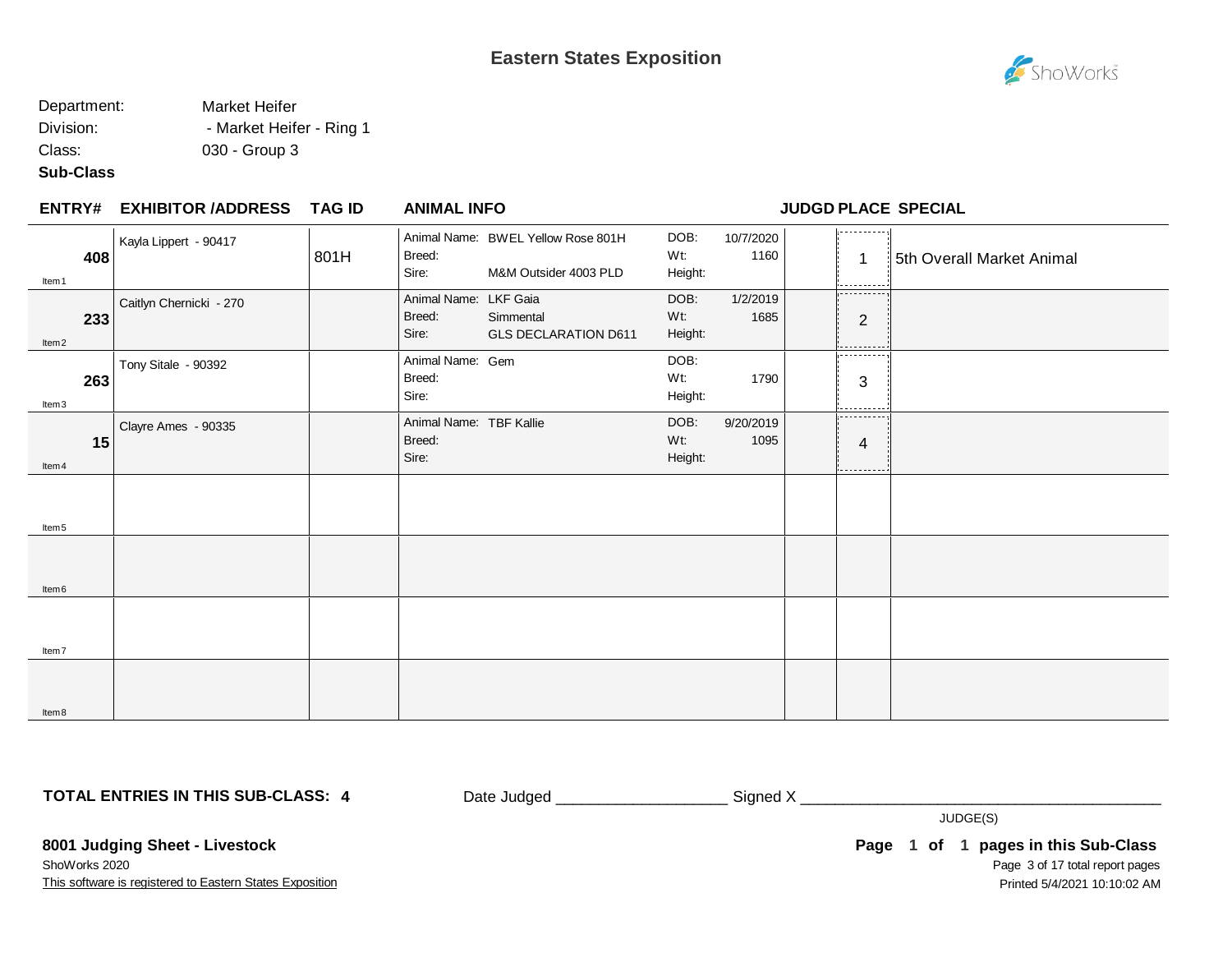

### Department: Market Steer Division: Fig. 2015 - Youth Steer - Ring 1

Class: 401 - Youth Hereford Steers

#### **Sub-Class**

#### **EXHIBITOR /ADDRESS TAG ID ENTRY# ANIMAL INFO JUDGD PLACE SPECIAL**

|                   | 96              | Macalie Forrest - 90248  | 364/ FVF2 | Breed:                          | Animal Name: Fountains Mr Troix 2049<br>Hereford                    | DOB:<br>Wt:            | 3/1/2020<br>1140 | .                                    | Champ Hereford     |
|-------------------|-----------------|--------------------------|-----------|---------------------------------|---------------------------------------------------------------------|------------------------|------------------|--------------------------------------|--------------------|
| Item <sub>1</sub> |                 |                          |           | Sire:                           | Glenview 100W Troix C4 ET                                           | Height:                |                  | - - - - - - - - - -                  |                    |
| Item <sub>2</sub> | 103             | Kamryn Forrest - 90245   | CJF03H    | Breed:<br>Sire:                 | Animal Name: CJF Hawkeye 03H<br>Hereford<br>KT Small Town Kid 5051  | DOB:<br>Wt:<br>Height: | 3/2/2020<br>1055 | .<br>2                               | Res Champ Hereford |
| Item3             | 275             | Elizabeth Wright - 90395 | 1H        | Breed:<br>Sire:                 | Animal Name: MMF Rascal 1H<br>Hereford<br>BOYD Worldwide 9050 ET    | DOB:<br>Wt:<br>Height: | 3/15/2020<br>965 | <br>3<br>--------                    |                    |
| Item <sub>4</sub> | $6\phantom{1}6$ | Henry Skuza - 90345      | JDSH4     | Animal Name:<br>Breed:<br>Sire: | JDS AJ 84<br>Hereford<br>G942 Sustain 7179                          | DOB:<br>Wt:<br>Height: | 3/20/2020<br>945 | 4<br>--------                        |                    |
| Item <sub>5</sub> | 289             | Kathryn Dingle - 90399   | 215       | Breed:<br>Sire:                 | Animal Name: HCIM Albert 2015H<br>SULL TCC MR Custom Made 3 Height: | DOB:<br>Wt:            | 5/13/2020<br>815 | - - - - - - - - - -<br>5<br>-------- |                    |
| Item <sub>6</sub> |                 |                          |           |                                 |                                                                     |                        |                  |                                      |                    |
| Item7             |                 |                          |           |                                 |                                                                     |                        |                  |                                      |                    |
| ltem <sub>8</sub> |                 |                          |           |                                 |                                                                     |                        |                  |                                      |                    |

**TOTAL ENTRIES IN THIS SUB-CLASS: 5**

Date Judged \_\_\_\_\_\_\_\_\_\_\_\_\_\_\_\_\_\_\_\_\_\_\_\_\_\_\_\_\_ Signed X \_\_\_\_\_\_\_\_\_\_\_\_\_\_\_\_\_\_\_\_\_\_\_\_\_\_\_\_\_

JUDGE(S)

This software is registered to Eastern States Exposition **8001 Judging Sheet - Livestock** ShoWorks 2020

Page 4 of 17 total report pages **Page 1 of 1 pages in this Sub-Class** Printed 5/4/2021 10:10:02 AM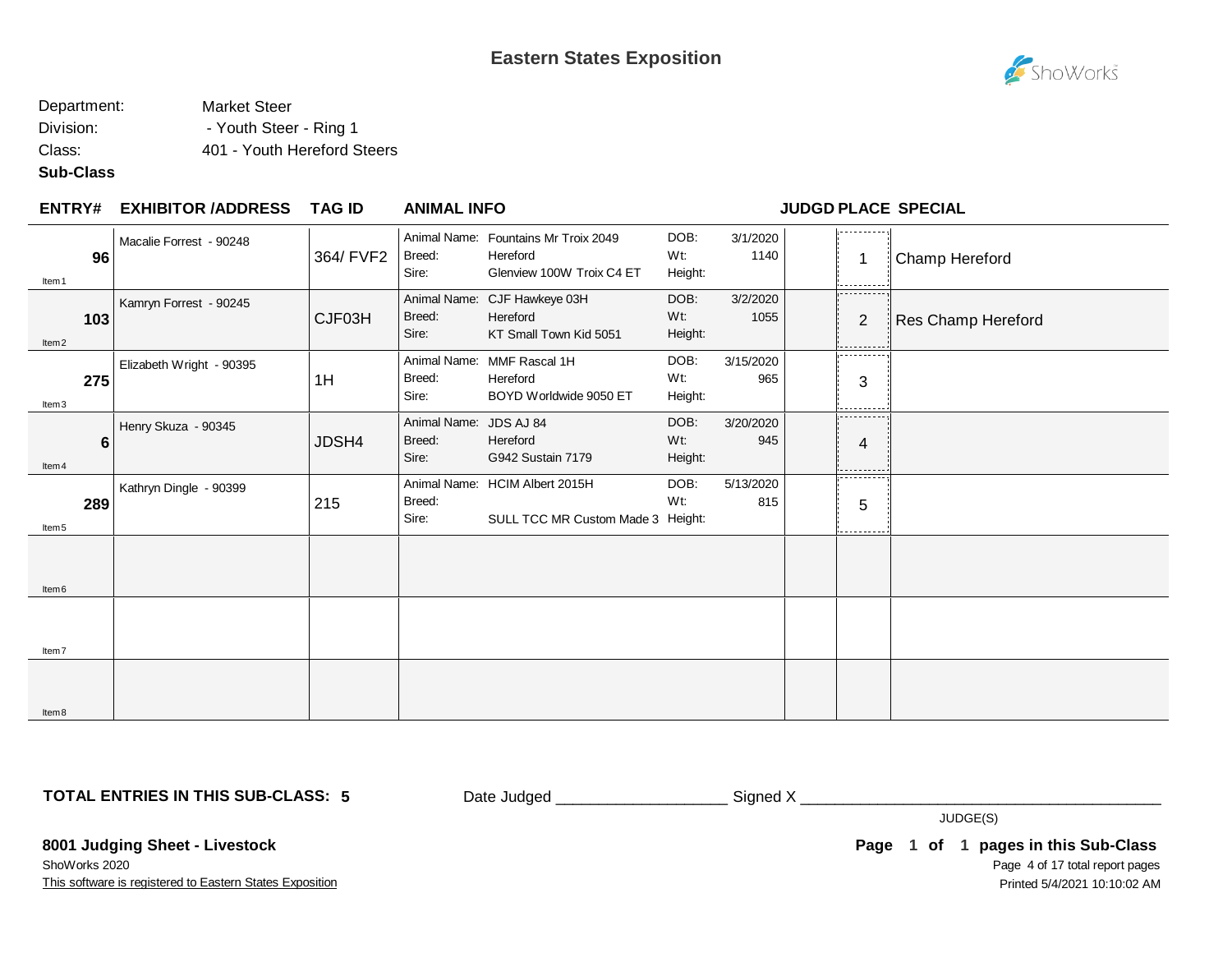

| Department: | <b>Market Steer</b>                |
|-------------|------------------------------------|
| Division:   | - Youth Steer - Ring 1             |
| Class:      | 402 - Youth Belted Galloway Steers |
| Sub-Class   |                                    |

#### **EXHIBITOR /ADDRESS TAG ID ENTRY# ANIMAL INFO JUDGD PLACE SPECIAL**

| Item <sub>1</sub> | 397 | Abby Caron - 90413      | DKR4H     | Breed:<br>Sire:                 | Animal Name: Harmony Meadows Chestnut<br><b>Belted Galloway</b><br>Hollbrook Hill Brutus Maximum ( Height: | DOB:<br>Wt:            | 5/7/2020<br>675  | .<br>.                            | Res Champ Belted Galloway |
|-------------------|-----|-------------------------|-----------|---------------------------------|------------------------------------------------------------------------------------------------------------|------------------------|------------------|-----------------------------------|---------------------------|
| Item <sub>2</sub> | 306 | Sadie Olmsted - 90353   | 84000320  | Animal Name:<br>Breed:<br>Sire: | <b>Barrett Homestead Hansel</b><br><b>Belted Galloway</b><br>Highland Farm Otto                            | DOB:<br>Wt:<br>Height: | 665              | ----------<br>$\overline{2}$<br>. |                           |
| Item3             | 98  | Macalie Forrest - 90248 | <b>NA</b> | Animal Name:<br>Breed:<br>Sire: | Huddy<br><b>Belted Galloway</b><br>Pending                                                                 | DOB:<br>Wt:<br>Height: | 645              | .<br>3<br>.                       |                           |
| Item <sub>4</sub> | 139 | Matthew Deitzel - 90355 | PVB117H   | Animal Name:<br>Breed:<br>Sire: | PineView-Reetz Fred<br><b>Belted Galloway</b><br>Meadowood Braeloch (AI)                                   | DOB:<br>Wt:<br>Height: | 7/27/2020<br>495 | .<br>4<br>---------               |                           |
| Item <sub>5</sub> | 297 | Owen Weigel - 90281     | UMA93H    | Breed:<br>Sire:                 | Animal Name: UMASS Wallaby (AI)<br><b>Belted Galloway</b><br>Aldermere Lance (AI)                          | DOB:<br>Wt:<br>Height: | 8/1/2020<br>575  | .<br>5<br>------                  |                           |
| Item <sub>6</sub> |     |                         |           |                                 |                                                                                                            |                        |                  |                                   |                           |
| Item7             |     |                         |           |                                 |                                                                                                            |                        |                  |                                   |                           |
| Item <sub>8</sub> |     |                         |           |                                 |                                                                                                            |                        |                  |                                   |                           |

**TOTAL ENTRIES IN THIS SUB-CLASS: 5**

Date Judged \_\_\_\_\_\_\_\_\_\_\_\_\_\_\_\_\_\_\_\_\_\_\_\_\_\_ Signed X \_\_\_\_\_\_\_\_\_\_\_\_\_\_\_\_\_\_\_\_\_\_\_\_\_\_\_\_\_\_\_\_\_

JUDGE(S)

This software is registered to Eastern States Exposition **8001 Judging Sheet - Livestock** ShoWorks 2020

Page 5 of 17 total report pages **Page 1 of 1 pages in this Sub-Class** Printed 5/4/2021 10:10:02 AM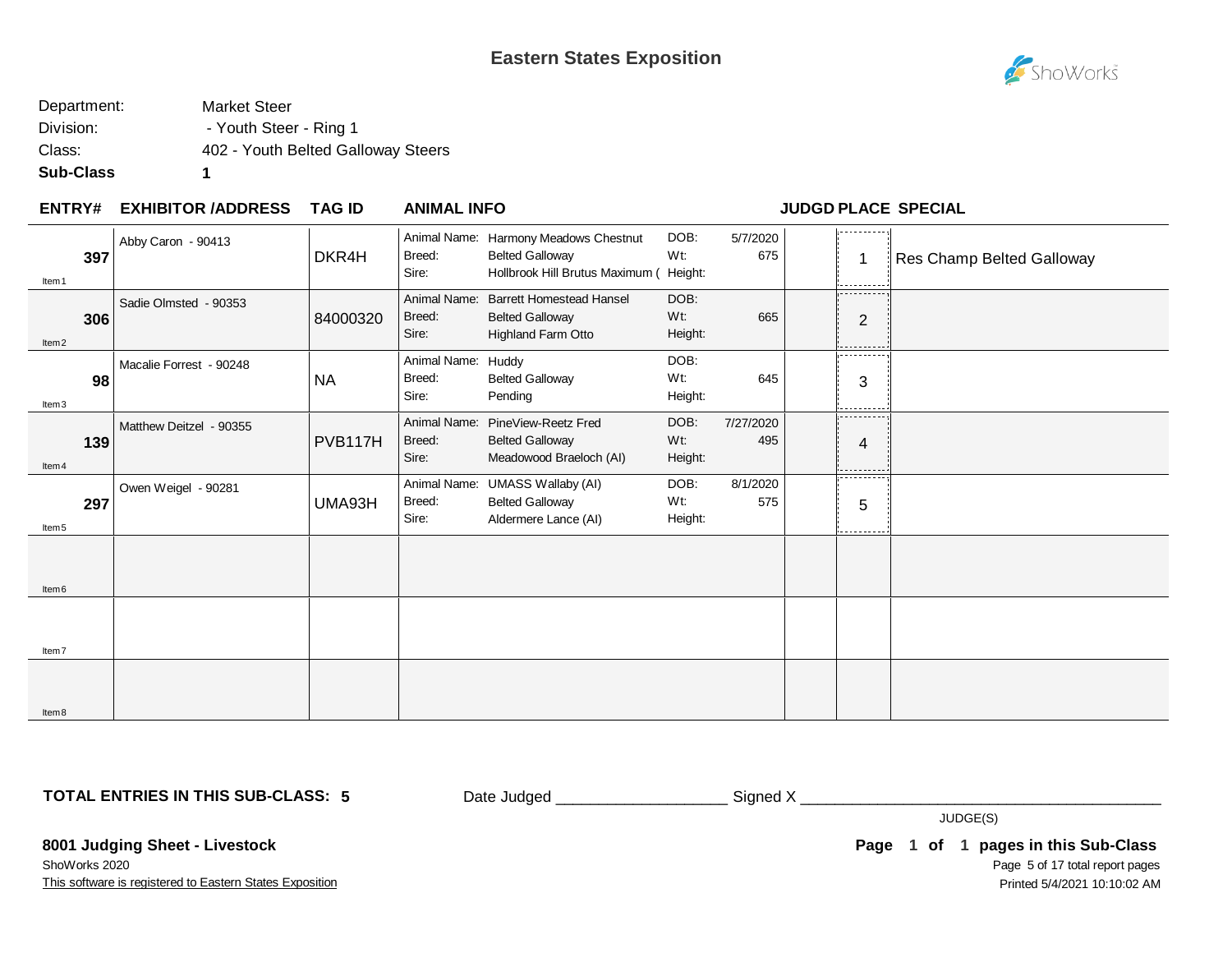### **Eastern States Exposition**



| Sub-Class   | 2                                  |
|-------------|------------------------------------|
| Class:      | 402 - Youth Belted Galloway Steers |
| Division:   | - Youth Steer - Ring 1             |
| Department: | <b>Market Steer</b>                |

#### **EXHIBITOR /ADDRESS TAG ID ENTRY# ANIMAL INFO JUDGD PLACE SPECIAL**

|                   | 102 | Kamryn Forrest - 90245      | 5399645/ | Breed:                          | Animal Name: Kiyiwana Hudson<br><b>Belted Galloway</b>                                 | DOB:<br>Wt:            | 3/20/2020<br>755 | -----------                              |  |
|-------------------|-----|-----------------------------|----------|---------------------------------|----------------------------------------------------------------------------------------|------------------------|------------------|------------------------------------------|--|
| Item 1            |     |                             |          | Sire:                           | Wagner Farms Commander                                                                 | Height:                |                  | ---------                                |  |
| Item <sub>2</sub> | 296 | Owen Weigel - 90281         | UMA90H   | Breed:<br>Sire:                 | Animal Name: UMASS Harvey (AI)<br><b>Belted Galloway</b><br>Oatley's Farm Sambuca (AI) | DOB:<br>Wt:<br>Height: | 6/26/2020<br>735 | ----------<br>$\overline{2}$<br>-------- |  |
| Item3             | 38  | Mackenzie Marks - 90349     | PVB113H  | Breed:<br>Sire:                 | Animal Name: Pine View McLaren<br><b>Belted Galloway</b><br>MHF Absolut (AI)           | DOB:<br>Wt:<br>Height: | 4/27/2020<br>800 | ---------<br>3                           |  |
| Item 4            | 69  | Christopher Deitzel - 90354 |          | Breed:<br>Sire:                 | Animal Name: Pine View Hank<br><b>Belted Galloway</b><br>MHF Absolut (AI)              | DOB:<br>Wt:<br>Height: | 6/14/2020<br>735 | -----------<br>4<br>------               |  |
| Item <sub>5</sub> | 298 | Owen Weigel - 90281         | DKR2H    | Animal Name:<br>Breed:<br>Sire: | Harmony Meadows Walnut (AI)<br><b>Belted Galloway</b><br>Driftwood Kingsize (AI)       | DOB:<br>Wt:<br>Height: | 3/23/2020<br>740 | - - - - - - - - - -<br>5<br>.            |  |
| Item <sub>6</sub> |     |                             |          |                                 |                                                                                        |                        |                  |                                          |  |
| Item7             |     |                             |          |                                 |                                                                                        |                        |                  |                                          |  |
| Item <sub>8</sub> |     |                             |          |                                 |                                                                                        |                        |                  |                                          |  |

**TOTAL ENTRIES IN THIS SUB-CLASS: 5**

Date Judged \_\_\_\_\_\_\_\_\_\_\_\_\_\_\_\_\_\_\_\_\_\_\_\_\_\_\_\_\_ Signed X \_\_\_\_\_\_\_\_\_\_\_\_\_\_\_\_\_\_\_\_\_\_\_\_\_\_\_\_\_

JUDGE(S)

This software is registered to Eastern States Exposition **8001 Judging Sheet - Livestock** ShoWorks 2020

Page 6 of 17 total report pages **Page 1 of 1 pages in this Sub-Class** Printed 5/4/2021 10:10:02 AM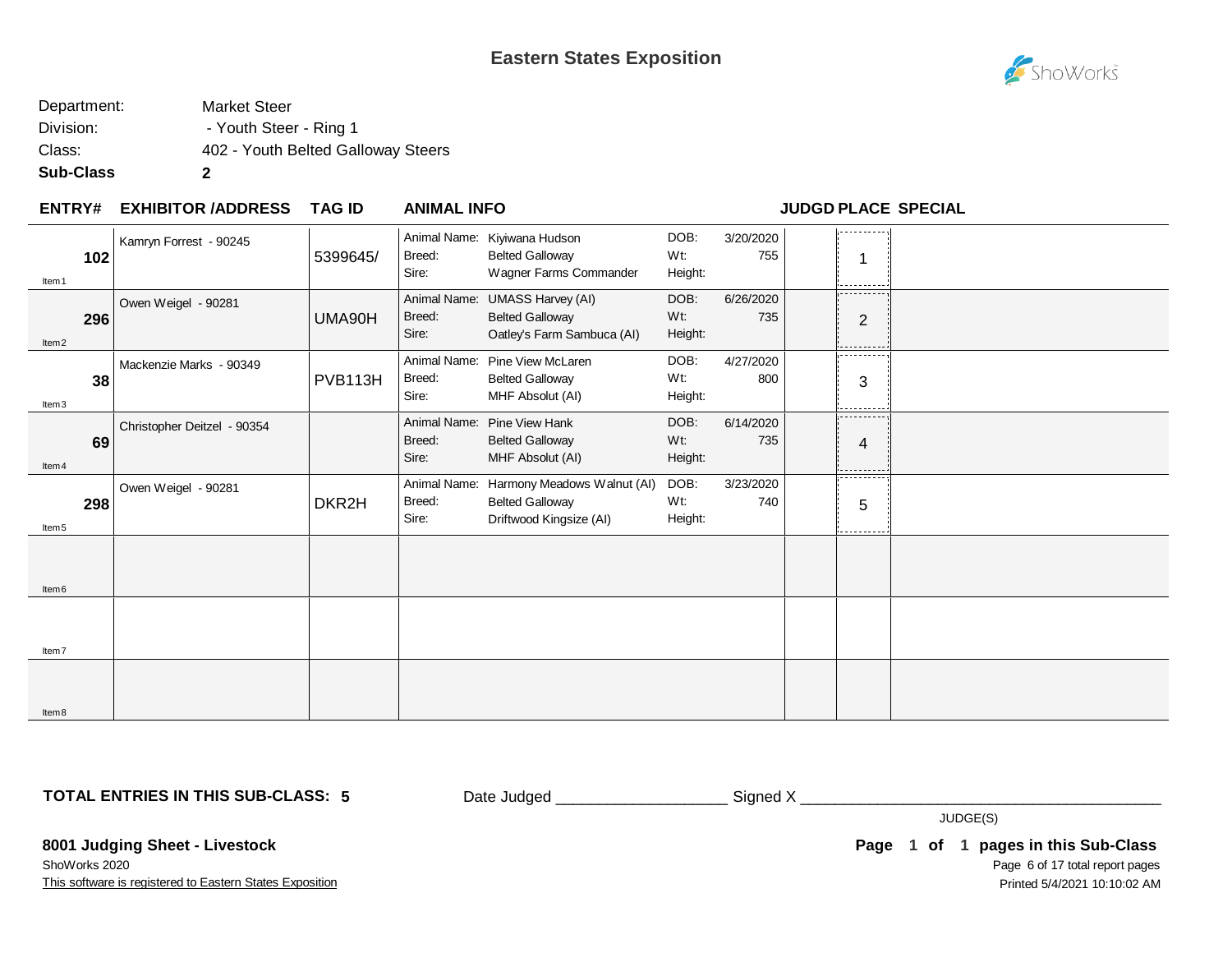

#### Department: Market Steer Division: The Steer - Ring 1 Class: 402 - Youth Belted Galloway Steers **Sub-Class 3**

#### **EXHIBITOR /ADDRESS TAG ID ENTRY# ANIMAL INFO JUDGD PLACE SPECIAL**

| 395<br>Item <sub>1</sub> | Ashton Caron - 90327        |                 | Breed:<br>Sire:                 | Animal Name: AJC Gambler<br><b>Belted Galloway</b>                     | DOB:<br>Wt:<br>Height:    | 1/3/2020<br>945   | -----------<br>-1<br>.       | Champ Belted Galloway |
|--------------------------|-----------------------------|-----------------|---------------------------------|------------------------------------------------------------------------|---------------------------|-------------------|------------------------------|-----------------------|
| 40<br>Item <sub>2</sub>  | Sadie Fowler - 90350        | PVB112H         | Animal Name:<br>Breed:<br>Sire: | <b>Pine View Bentley</b><br><b>Belted Galloway</b><br>MHF Absolut (AI) | DOB:<br>Wt:<br>Height:    | 4/16/2020<br>985  | ----------<br>$\overline{2}$ |                       |
| 177<br>Item3             | Amberleah Smith - 90371     | PVB110H         | Animal Name:<br>Breed:<br>Sire: | Pine View Houdini<br><b>Belted Galloway</b><br>MHF Absolut (AI)        | DOB:<br>Wt.<br>Height:    | 3/21/2020<br>895  | .<br>3                       |                       |
| 75<br>Item <sub>4</sub>  | Matthew Deitzel - 90355     | <b>PVB 108G</b> | Breed:<br>Sire:                 | Animal Name: Pine View George (AI)<br>MHF Absolut (AI)                 | DOB:<br>Wt.<br>Height:    | 7/28/2019<br>1000 | .<br>4                       |                       |
| 62<br>Item <sub>5</sub>  | Benjamin Brooks - 90343     | WDS03G          | Animal Name:<br>Breed:<br>Sire: | Windswept Phoenix<br><b>Belted Galloway</b><br>Moonshadow Kahlua       | DOB:<br>$Wt$ :<br>Height: | 7/20/2019<br>955  | .<br>5                       |                       |
| 72<br>Item <sub>6</sub>  | Christopher Deitzel - 90354 | ALDH10          | Breed:<br>Sire:                 | Animal Name: Pine View Gary<br>Meadowood Braeloch                      | DOB:<br>Wt.<br>Height:    | 4/11/2020<br>1105 | .<br>6                       |                       |
| Item7                    |                             |                 |                                 |                                                                        |                           |                   |                              |                       |
| ltem <sub>8</sub>        |                             |                 |                                 |                                                                        |                           |                   |                              |                       |

**TOTAL ENTRIES IN THIS SUB-CLASS: 6**

Date Judged \_\_\_\_\_\_\_\_\_\_\_\_\_\_\_\_\_\_\_\_\_\_\_\_\_\_\_ Signed X \_\_\_\_\_\_\_\_\_\_\_\_\_\_\_\_\_\_\_\_\_\_\_\_\_\_\_\_\_\_\_

JUDGE(S)

This software is registered to Eastern States Exposition **8001 Judging Sheet - Livestock** ShoWorks 2020

Page 7 of 17 total report pages **Page 1 of 1 pages in this Sub-Class** Printed 5/4/2021 10:10:02 AM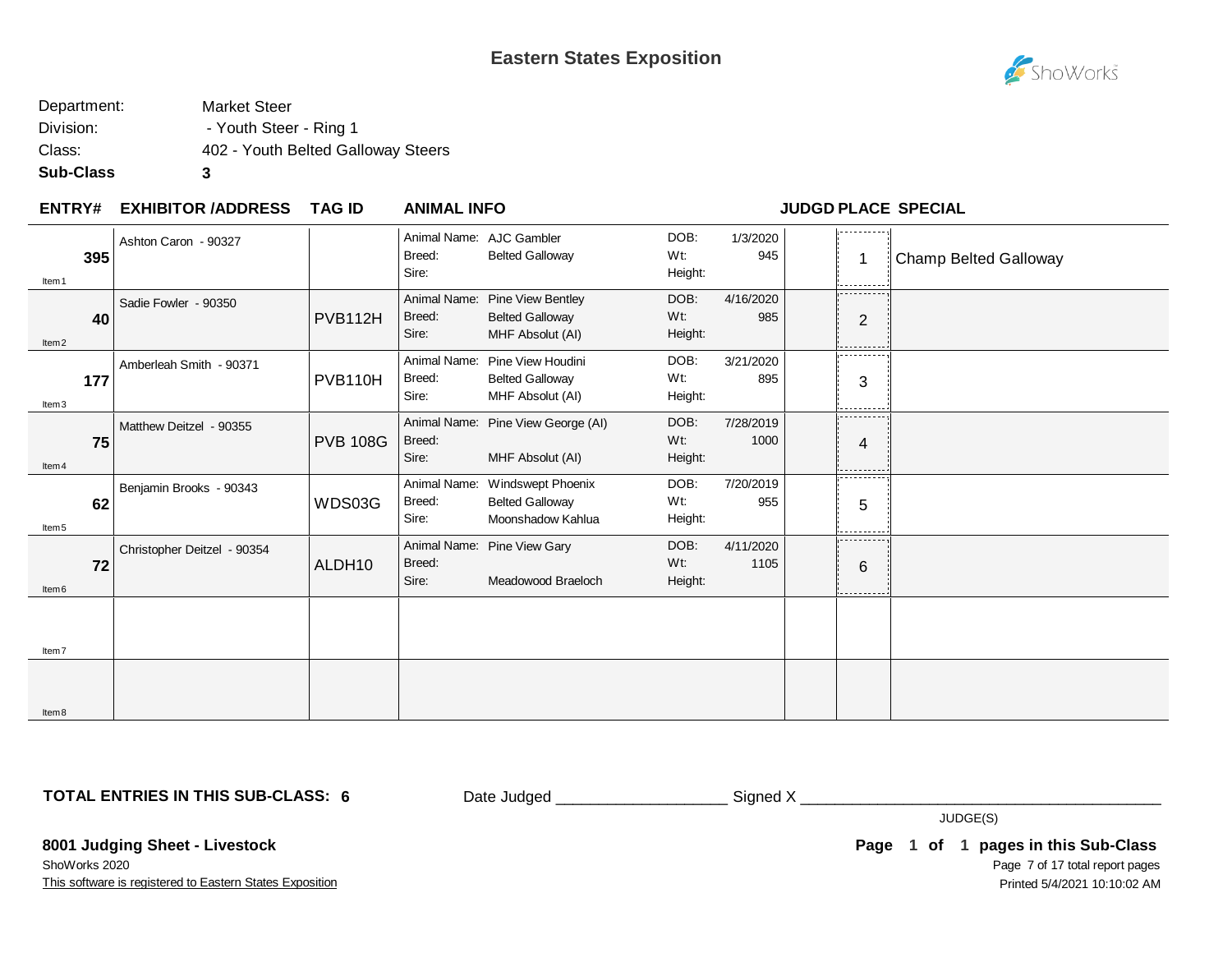### **Eastern States Exposition**



### Department: Market Steer Division: The Steer - Ring 1 Class: 404 - Youth Highland - Horned & Not

#### **Sub-Class**

| <b>ANIMAL INFO</b> |
|--------------------|
|                    |

**ENTRY# ANIMAL INFO JUDGD PLACE SPECIAL**

| 283               | Jackie May - 125 | SWMJ6 | Animal Name: Swim's Lake<br>Breed:<br>Sire: | DOB:<br>Wt:<br>Height: | 4/17/2020<br>930 | 1, 1<br>$\mathbf 1$ |  |
|-------------------|------------------|-------|---------------------------------------------|------------------------|------------------|---------------------|--|
| Item 1            |                  |       |                                             |                        |                  | -----------         |  |
|                   |                  |       |                                             |                        |                  |                     |  |
| ltem <sub>2</sub> |                  |       |                                             |                        |                  |                     |  |
|                   |                  |       |                                             |                        |                  |                     |  |
| Item3             |                  |       |                                             |                        |                  |                     |  |
|                   |                  |       |                                             |                        |                  |                     |  |
| ltem 4            |                  |       |                                             |                        |                  |                     |  |
| Item <sub>5</sub> |                  |       |                                             |                        |                  |                     |  |
| Item 6            |                  |       |                                             |                        |                  |                     |  |
| ltem7             |                  |       |                                             |                        |                  |                     |  |
| ltem 8            |                  |       |                                             |                        |                  |                     |  |

**TOTAL ENTRIES IN THIS SUB-CLASS: 1**

Date Judged \_\_\_\_\_\_\_\_\_\_\_\_\_\_\_\_\_\_\_\_\_\_\_\_\_\_\_ Signed X \_\_\_\_\_\_\_\_\_\_\_\_\_\_\_\_\_\_\_\_\_\_\_\_\_\_\_\_\_\_\_

JUDGE(S)

This software is registered to Eastern States Exposition **8001 Judging Sheet - Livestock** ShoWorks 2020

Page 8 of 17 total report pages **Page 1 of 1 pages in this Sub-Class** Printed 5/4/2021 10:10:02 AM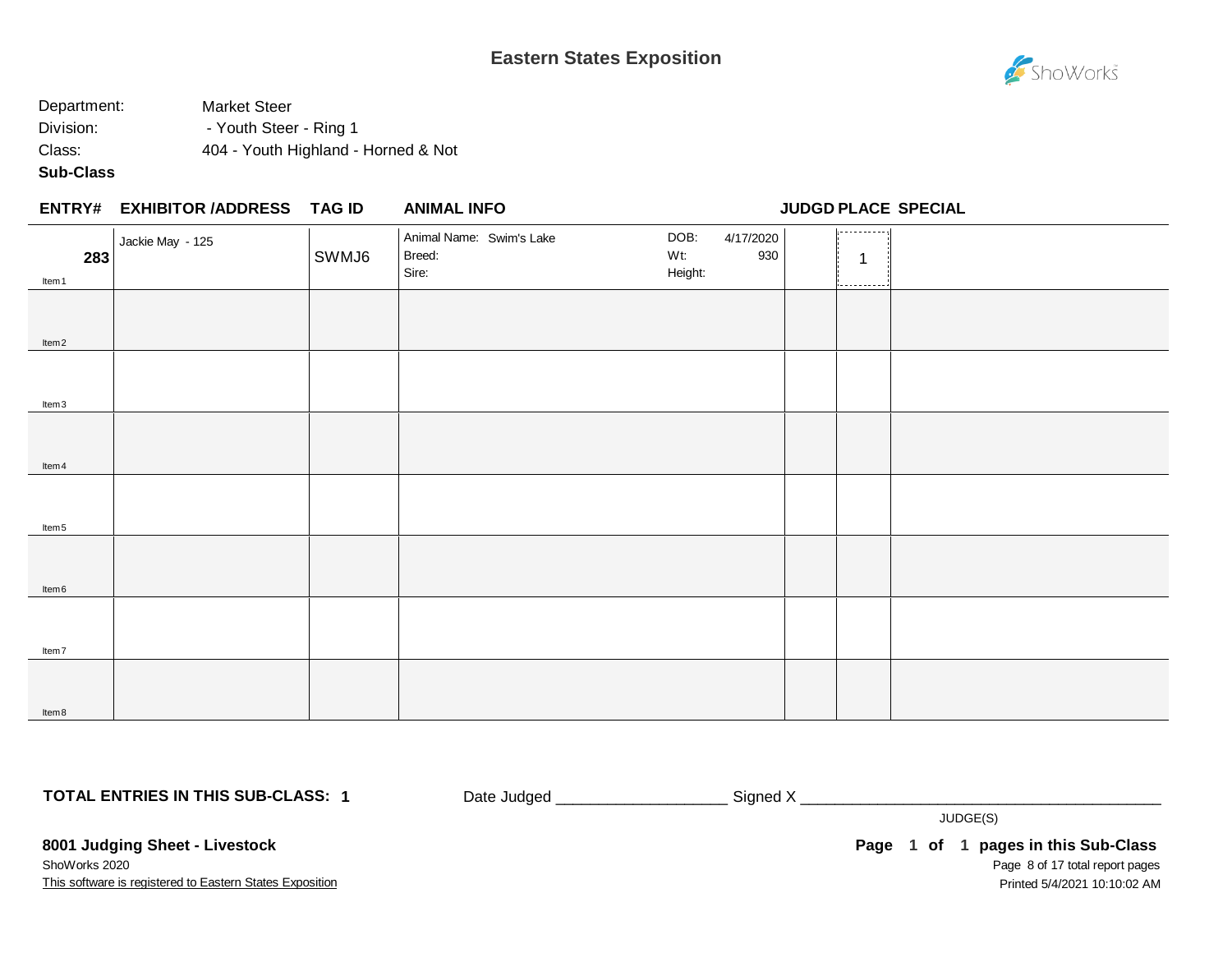### Department: Market Steer Division: Fig. 2015 - Youth Steer - Ring 1

Class: 405 - Youth Steers 1

#### **Sub-Class**

|                          | <b>ENTRY# EXHIBITOR /ADDRESS</b> | TAG ID   | <b>ANIMAL INFO</b>                        |                            |                        |     |                               | <b>JUDGD PLACE SPECIAL</b> |
|--------------------------|----------------------------------|----------|-------------------------------------------|----------------------------|------------------------|-----|-------------------------------|----------------------------|
| 105<br>Item 1            | Kamryn Forrest - 90245           | N/A      | Animal Name: MLF Ollie<br>Breed:<br>Sire: | Cross<br>Angus             | DOB:<br>Wt:<br>Height: | 695 | .<br>-1<br>---------          |                            |
| 197<br>Item <sub>2</sub> | Anneka gillespie - 90375         | 80400320 | Animal Name: Onyx<br>Breed:<br>Sire:      | Marbin Snow                | DOB:<br>Wt:<br>Height: | 790 | -----------<br>$\overline{2}$ |                            |
| 299<br>Item3             | Owen Weigel - 90281              | 368      | Animal Name: Hugo<br>Breed:<br>Sire:      | Cross<br>EF Authentic 0829 | DOB:<br>Wt:<br>Height: | 805 | .<br>3<br>-------             |                            |
| Item 4                   |                                  |          |                                           |                            |                        |     |                               |                            |
| Item 5                   |                                  |          |                                           |                            |                        |     |                               |                            |
| Item <sub>6</sub>        |                                  |          |                                           |                            |                        |     |                               |                            |
| ltem7                    |                                  |          |                                           |                            |                        |     |                               |                            |
| ltem 8                   |                                  |          |                                           |                            |                        |     |                               |                            |

**TOTAL ENTRIES IN THIS SUB-CLASS: 3**

Date Judged \_\_\_\_\_\_\_\_\_\_\_\_\_\_\_\_\_\_\_\_\_\_\_\_\_\_\_ Signed X \_\_\_\_\_\_\_\_\_\_\_\_\_\_\_\_\_\_\_\_\_\_\_\_\_\_\_\_\_\_\_

JUDGE(S)

This software is registered to Eastern States Exposition **8001 Judging Sheet - Livestock** ShoWorks 2020

Page 9 of 17 total report pages **Page 1 of 1 pages in this Sub-Class** Printed 5/4/2021 10:10:02 AM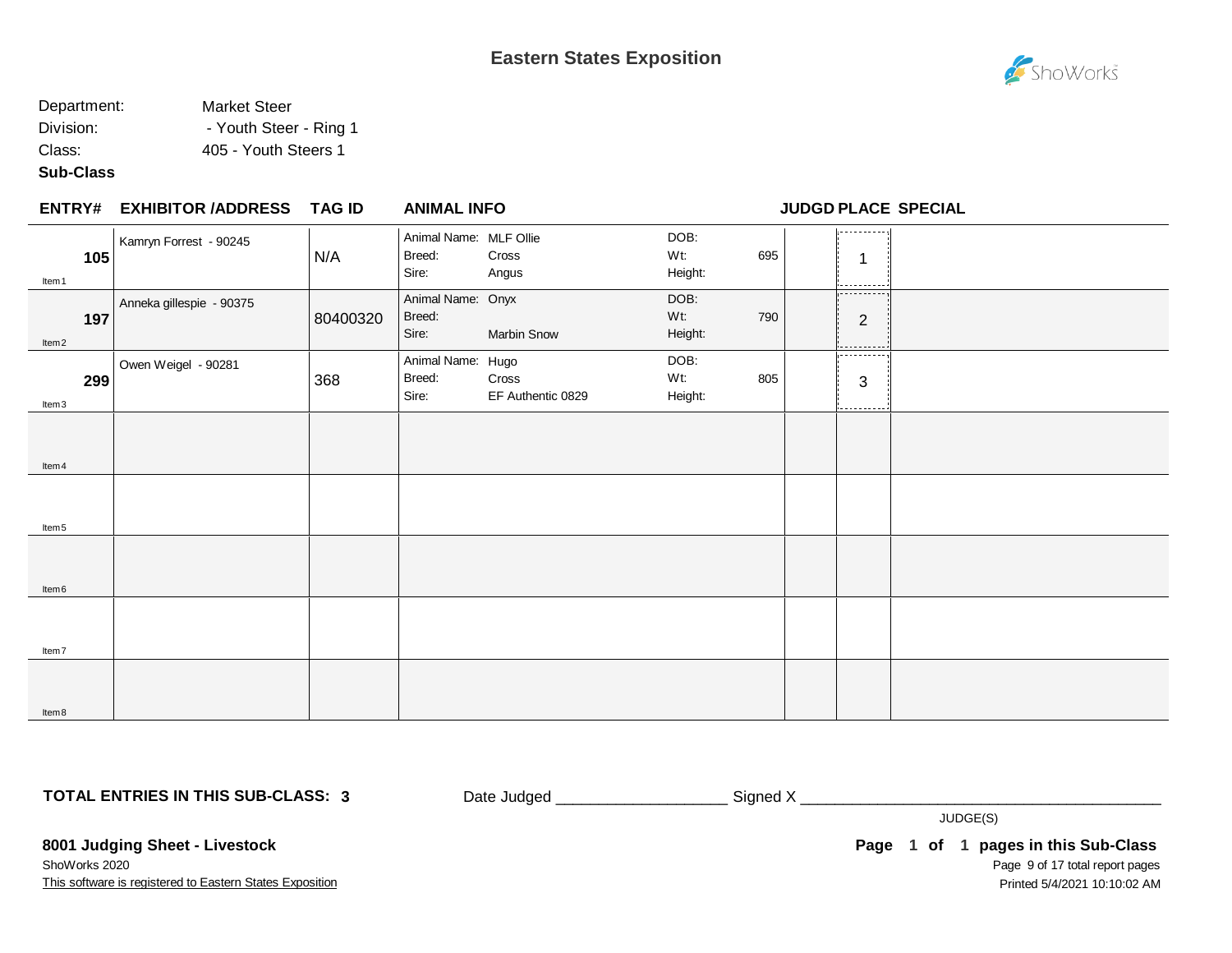### Department: Market Steer Division: Fig. 2015 - Youth Steer - Ring 1

Class: 406 - Youth Steers 2

#### **Sub-Class**

|                        | <b>ENTRY# EXHIBITOR /ADDRESS</b> | TAG ID | <b>ANIMAL INFO</b>                       |                                        |                        |                  |                        | <b>JUDGD PLACE SPECIAL</b> |
|------------------------|----------------------------------|--------|------------------------------------------|----------------------------------------|------------------------|------------------|------------------------|----------------------------|
| 330<br>Item 1          | Sydney Wilson - 285              |        | Animal Name: L&S Koda<br>Breed:<br>Sire: | Maine Cross<br>LLW Card Snap Chat 220A | DOB:<br>Wt:<br>Height: | 885              | .<br>-1<br>.           |                            |
| 3<br>Item <sub>2</sub> | Lily Dias - 136                  | 201    | Animal Name: Bear<br>Breed:<br>Sire:     | Cross<br>Fair And Square               | DOB:<br>Wt:<br>Height: | 845              | <br>$\mathbf{2}$       |                            |
| 394<br>Item3           | Ashton Caron - 90327             |        | Breed:<br>Sire:                          | Animal Name: Capt'n Crunch<br>Cross    | DOB:<br>Wt:<br>Height: | 5/18/2020<br>865 | .<br>$\mathbf{3}$<br>. |                            |
| Item 4                 |                                  |        |                                          |                                        |                        |                  |                        |                            |
| ltem 5                 |                                  |        |                                          |                                        |                        |                  |                        |                            |
| Item <sub>6</sub>      |                                  |        |                                          |                                        |                        |                  |                        |                            |
| Item7                  |                                  |        |                                          |                                        |                        |                  |                        |                            |
| ltem 8                 |                                  |        |                                          |                                        |                        |                  |                        |                            |

**TOTAL ENTRIES IN THIS SUB-CLASS: 3**

Date Judged \_\_\_\_\_\_\_\_\_\_\_\_\_\_\_\_\_\_\_\_\_\_\_\_\_\_\_\_ Signed X \_\_\_\_\_\_\_\_\_\_\_\_\_\_\_\_\_\_\_\_\_\_\_\_\_\_\_\_\_\_

JUDGE(S)

**8001 Judging Sheet - Livestock** ShoWorks 2020

This software is registered to Eastern States Exposition

Page 10 of 17 total report pages **Page 1 of 1 pages in this Sub-Class** Printed 5/4/2021 10:10:02 AM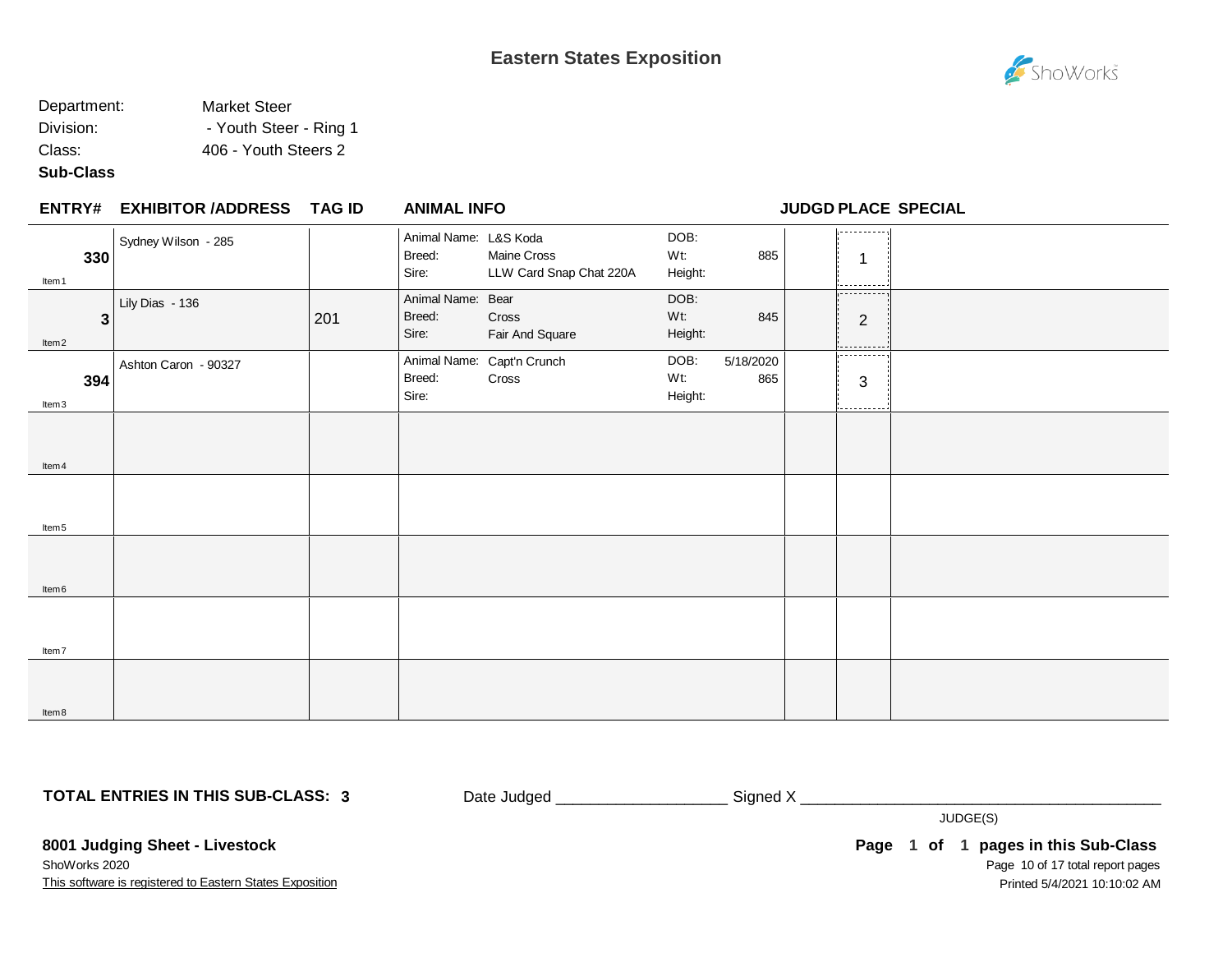#### Department: Market Steer Division: Fig. 2015 - Youth Steer - Ring 1 Class: 407 - Youth Steers 3

#### **Sub-Class**

|                         | ENTRY# EXHIBITOR /ADDRESS TAG ID |     | <b>ANIMAL INFO</b>                     |                                                       |                        |     |                                                   | <b>JUDGD PLACE SPECIAL</b> |
|-------------------------|----------------------------------|-----|----------------------------------------|-------------------------------------------------------|------------------------|-----|---------------------------------------------------|----------------------------|
| 54<br>Item 1            | Madison Perkins - 121            |     | Breed:<br>Sire:                        | Animal Name: RHF Silver Bullet<br>Chi X<br>Fur Trader | DOB:<br>Wt:<br>Height: | 925 | .<br>1<br>.                                       |                            |
| 29<br>ltem <sub>2</sub> | Aliyssa Courville - 90287        |     | Breed:<br>Sire:                        | Animal Name: Walkin' in Memphis<br>Simmental X        | DOB:<br>Wt:<br>Height: | 920 | -----------<br>$\overline{2}$                     |                            |
| 147<br>Item3            | Aileen Gillespie - 90365         | 374 | Animal Name: Anakin<br>Breed:<br>Sire: | Up Slope                                              | DOB:<br>Wt:<br>Height: | 920 | ----------<br>$\mathbf{3}$<br>- - - - - - - - - - |                            |
| Item 4                  |                                  |     |                                        |                                                       |                        |     |                                                   |                            |
| Item <sub>5</sub>       |                                  |     |                                        |                                                       |                        |     |                                                   |                            |
| Item <sub>6</sub>       |                                  |     |                                        |                                                       |                        |     |                                                   |                            |
| Item7                   |                                  |     |                                        |                                                       |                        |     |                                                   |                            |
| ltem 8                  |                                  |     |                                        |                                                       |                        |     |                                                   |                            |

**TOTAL ENTRIES IN THIS SUB-CLASS: 3**

Date Judged \_\_\_\_\_\_\_\_\_\_\_\_\_\_\_\_\_\_\_\_\_\_\_\_\_\_\_\_ Signed X \_\_\_\_\_\_\_\_\_\_\_\_\_\_\_\_\_\_\_\_\_\_\_\_\_\_\_\_\_\_

JUDGE(S)

**8001 Judging Sheet - Livestock** ShoWorks 2020

This software is registered to Eastern States Exposition

Page 11 of 17 total report pages **Page 1 of 1 pages in this Sub-Class** Printed 5/4/2021 10:10:02 AM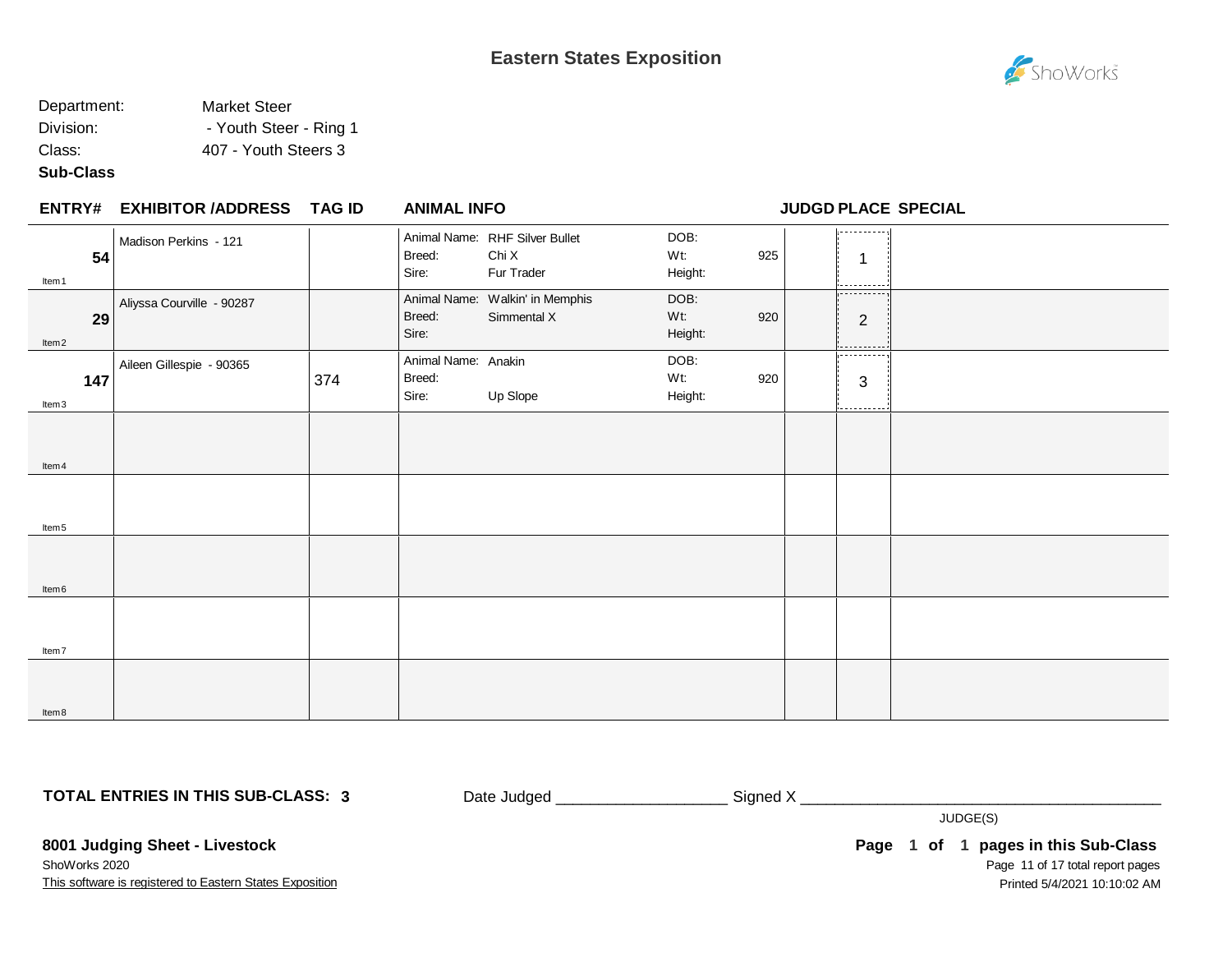### Department: Market Steer Division: Fig. 2015 - Youth Steer - Ring 1

Class: 408 - Youth Steers 4

**Sub-Class**

Item8

| ENTRY#                   | <b>EXHIBITOR /ADDRESS</b> | <b>TAG ID</b> | <b>ANIMAL INFO</b>                    |                                                                                  |                        |                  | JUDGD PLACE SPECIAL        |  |
|--------------------------|---------------------------|---------------|---------------------------------------|----------------------------------------------------------------------------------|------------------------|------------------|----------------------------|--|
| 255<br>Item <sub>1</sub> | Isabella Mccarthy - 90388 | 84000321      | Animal Name: JT<br>Breed:<br>Sire:    | Maine Cross<br><b>NGNG</b>                                                       | DOB:<br>Wt:<br>Height: | 950              | -----------<br>---------   |  |
| 106<br>ltem <sub>2</sub> | Ben Prentice - 90333      | 84000320      | Animal Name:<br>Breed:<br>Sire:       | Tank<br>Cross<br>Primo                                                           | DOB:<br>Wt:<br>Height: | 945              | --------<br>$\overline{2}$ |  |
| 78<br>Item <sub>3</sub>  | Haley-Ann Lynch - 90262   | 441           | Breed:<br>Sire:                       | Animal Name: Simme Valley AF9H<br>Simmental<br>W/C HOC HCC Red Answer 33 Height: | DOB:<br>Wt:            | 2/13/2020<br>935 | ---------<br>3             |  |
| 396<br>Item <sub>4</sub> | Abby Caron - 90413        |               | Breed:<br>Sire:                       | Animal Name: PCSC Burnout 17H<br>Simmental Percentage                            | DOB:<br>Wt:<br>Height: | 4/20/2020<br>935 | .<br>4<br>.                |  |
| 398<br>Item 5            | Ryan Tammaro - 90415      |               | Animal Name: Mitch<br>Breed:<br>Sire: |                                                                                  | DOB:<br>Wt:<br>Height: | 930              | --------<br>5              |  |
| 187<br>Item 6            | Zoey Violette - 90374     | 84000320      | Breed:<br>Sire:                       | Animal Name: RRF Alex (Axel)<br>SBF Reflection 79D                               | DOB:<br>Wt:<br>Height: | 960              | --------<br>6              |  |
| ltem <sub>7</sub>        |                           |               |                                       |                                                                                  |                        |                  |                            |  |
|                          |                           |               |                                       |                                                                                  |                        |                  |                            |  |

**TOTAL ENTRIES IN THIS SUB-CLASS: 6**

Date Judged \_\_\_\_\_\_\_\_\_\_\_\_\_\_\_\_\_\_\_\_ Signed X \_\_\_\_\_\_\_\_\_\_\_\_\_\_\_\_\_\_\_\_\_\_\_\_\_\_\_\_\_\_\_\_\_\_\_\_\_\_\_\_\_\_

JUDGE(S)

**8001 Judging Sheet - Livestock** ShoWorks 2020

This software is registered to Eastern States Exposition

Page 12 of 17 total report pages **Page 1 of 1 pages in this Sub-Class** Printed 5/4/2021 10:10:02 AM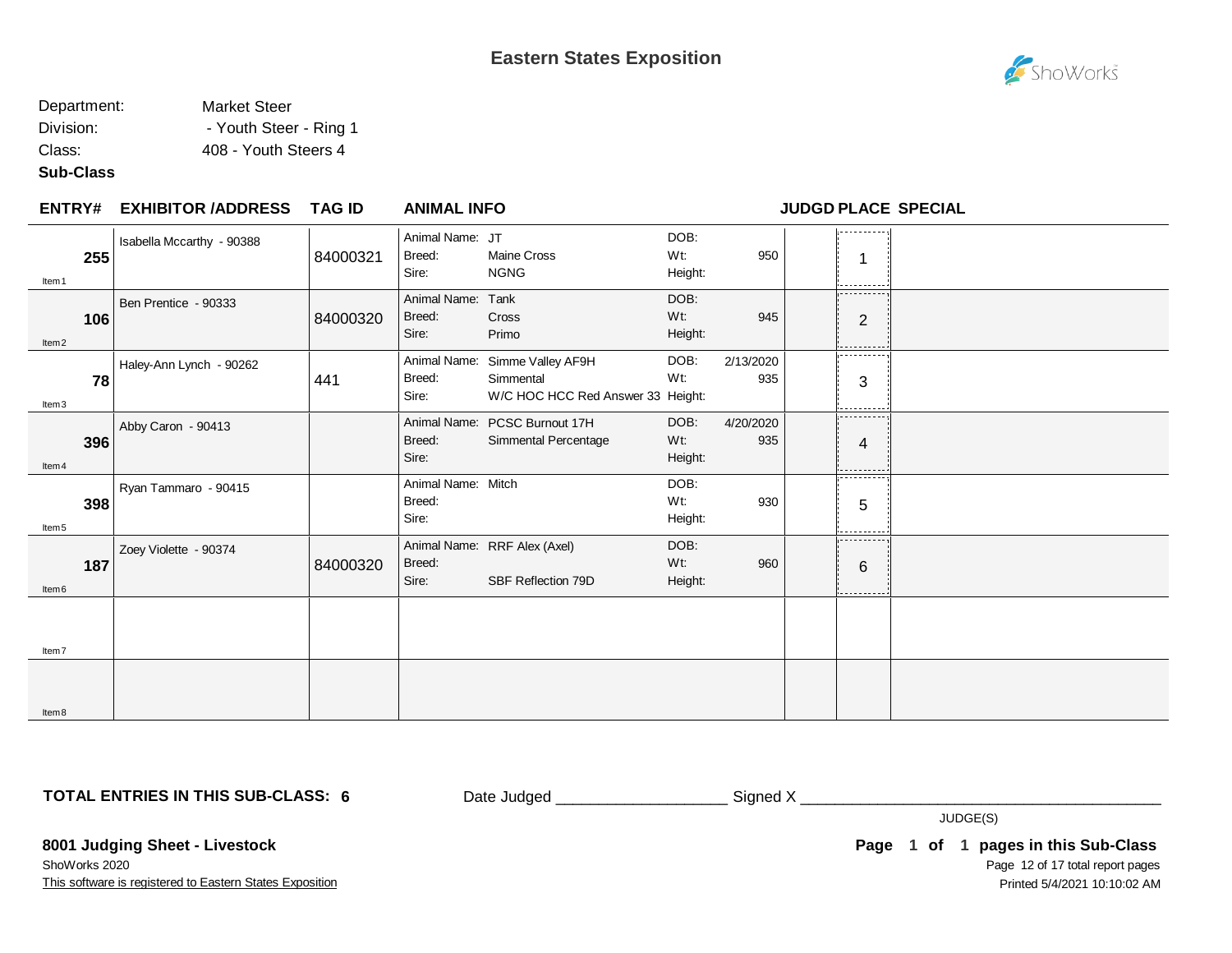### Department: Market Steer Division: The Steer - Ring 1

Class: 409 - Youth Steers 5

#### **Sub-Class**

| <b>ENTRY#</b>            | <b>EXHIBITOR /ADDRESS</b> | <b>TAG ID</b> | <b>ANIMAL INFO</b>                        |                           |                        |     |                                          | <b>JUDGD PLACE SPECIAL</b>         |
|--------------------------|---------------------------|---------------|-------------------------------------------|---------------------------|------------------------|-----|------------------------------------------|------------------------------------|
| 463<br>Item 1            | Amy Pecora - 90380        |               | Animal Name: Charlie<br>Breed:<br>Sire:   |                           | DOB:<br>Wt:<br>Height: | 965 | ----------<br>$\overline{1}$<br>-------- | <b>Champ Overall Market Animal</b> |
| 132<br>Item <sub>2</sub> | Lauren Pride - 90283      | 84000321      | Animal Name: PFF Ryker<br>Breed:<br>Sire: | Maine-Anjou<br>Simplify   | DOB:<br>Wt:<br>Height: | 985 | ----------<br>$\overline{2}$             |                                    |
| 409<br>Item3             | Davanta Rarick - 275      | 84000315      | Animal Name: Jimmeee<br>Breed:<br>Sire:   | Shorthorn<br>Harlan shake | DOB:<br>Wt:<br>Height: | 985 | .<br>3                                   |                                    |
| 368<br>Item <sub>4</sub> | Rosie Powers - 90295      | 84000301      | Animal Name: Tuukka<br>Breed:<br>Sire:    | Simmental X               | DOB:<br>Wt:<br>Height: | 975 | .<br>4                                   |                                    |
| 33<br>Item <sub>5</sub>  | Josie Ammons - 90310      | 438           | Animal Name: Rio<br>Breed:<br>Sire:       | Cross<br>Patriot          | DOB:<br>Wt:<br>Height: | 980 | .<br>5<br>--------                       |                                    |
| Item <sub>6</sub>        |                           |               |                                           |                           |                        |     |                                          |                                    |
| Item7                    |                           |               |                                           |                           |                        |     |                                          |                                    |
| Item <sub>8</sub>        |                           |               |                                           |                           |                        |     |                                          |                                    |

**TOTAL ENTRIES IN THIS SUB-CLASS: 5**

Date Judged \_\_\_\_\_\_\_\_\_\_\_\_\_\_\_\_\_\_\_\_\_\_\_\_\_\_\_\_ Signed X \_\_\_\_\_\_\_\_\_\_\_\_\_\_\_\_\_\_\_\_\_\_\_\_\_\_\_\_\_\_

JUDGE(S)

**8001 Judging Sheet - Livestock** ShoWorks 2020

This software is registered to Eastern States Exposition

Page 13 of 17 total report pages **Page 1 of 1 pages in this Sub-Class** Printed 5/4/2021 10:10:02 AM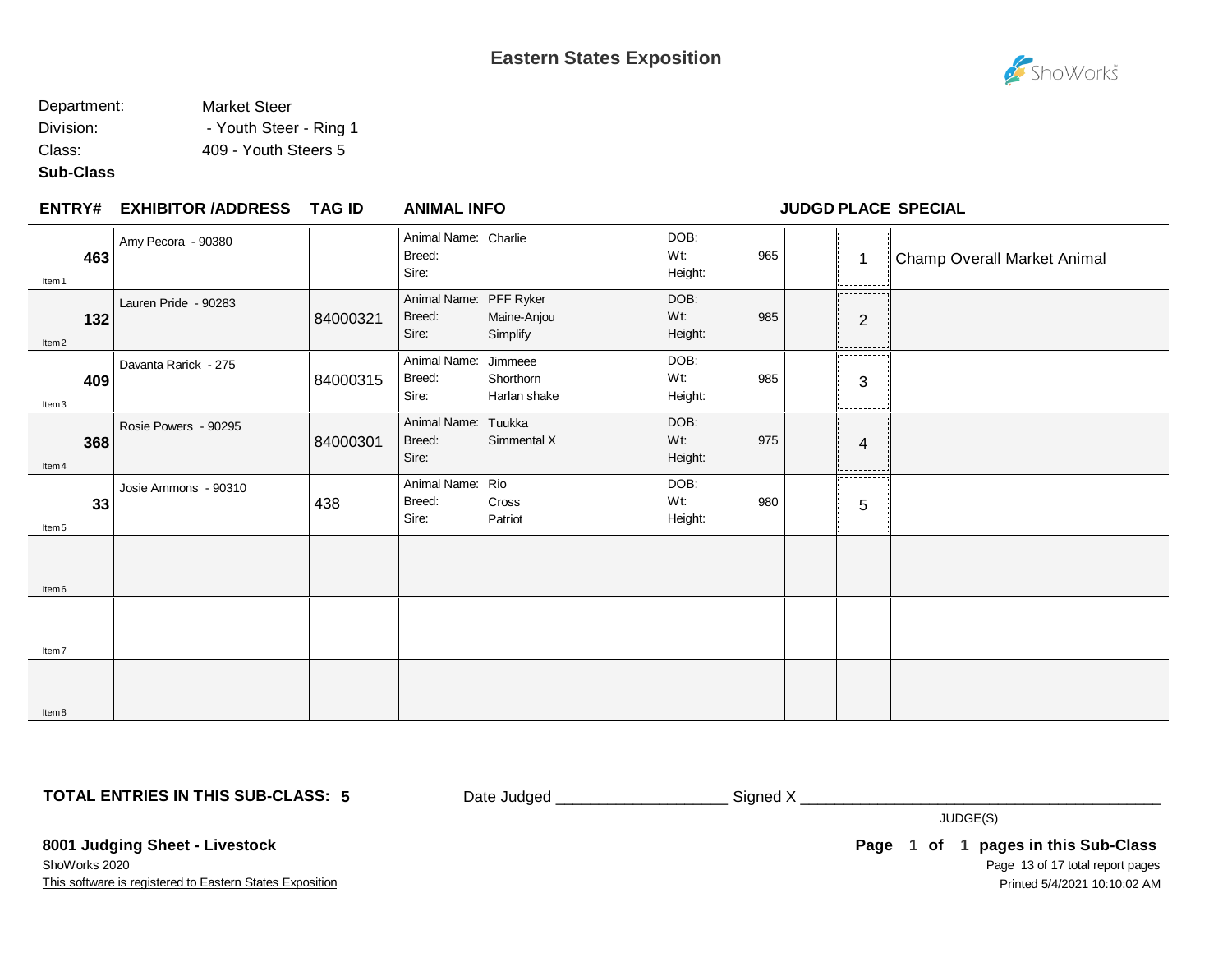### Department: Market Steer Division: The Steer - Ring 1

Class: 410 - Youth Steers 6

#### **Sub-Class**

| <b>ENTRY#</b>            | <b>EXHIBITOR /ADDRESS</b> | <b>TAG ID</b>   | <b>ANIMAL INFO</b>                           |                               |                        |                   |                              | <b>JUDGD PLACE SPECIAL</b>      |
|--------------------------|---------------------------|-----------------|----------------------------------------------|-------------------------------|------------------------|-------------------|------------------------------|---------------------------------|
| 462<br>Item 1            | Amy Pecora - 90380        | 440             | Animal Name: Shocker<br>Breed:<br>Sire:      |                               | DOB:<br>Wt:<br>Height: | 1020              | ----------<br>1<br>--------  | Res Champ Overall Market Animal |
| 52<br>Item <sub>2</sub>  | Riley Mahaffey - 90352    |                 | Animal Name: Dom<br>Breed:<br>Sire:          | Cross                         | DOB:<br>Wt:<br>Height: | 995               | ----------<br>$\overline{2}$ | 3rd Overall Market Animal       |
| 246<br>Item3             | Briley Wade - 90224       | 84000320        | Animal Name: Rufus<br>Breed:<br>Sire:        |                               | DOB:<br>Wt:<br>Height: | 1000              | .<br>3                       |                                 |
| 292<br>Item <sub>4</sub> | Lorne Grondin - 90403     | 840.003.2       | Animal Name: Larry<br>Breed:<br>Sire:        | <b>Cross</b><br>Smilin Bob    | DOB:<br>Wt:<br>Height: | 1030              | . <u>.</u><br>4              |                                 |
| 46<br>Item <sub>5</sub>  | Hunter Hopstetter - 90351 | H <sub>55</sub> | Animal Name: HH Drift H55<br>Breed:<br>Sire: | Angus<br>Keifers Big Mike C98 | DOB:<br>Wt:<br>Height: | 5/26/2020<br>1005 | .<br>5<br>.                  |                                 |
| 32<br>Item <sub>6</sub>  | Josie Ammons - 90310      | 437             | Animal Name: Big Mac<br>Breed:<br>Sire:      | Cross<br>Jake                 | DOB:<br>Wt:<br>Height: | 1020              | 6<br>- - - - - - - - -       |                                 |
| Item7                    |                           |                 |                                              |                               |                        |                   |                              |                                 |
| Item <sub>8</sub>        |                           |                 |                                              |                               |                        |                   |                              |                                 |

**TOTAL ENTRIES IN THIS SUB-CLASS: 6**

Date Judged \_\_\_\_\_\_\_\_\_\_\_\_\_\_\_\_\_\_\_\_\_\_\_\_\_\_\_ Signed X \_\_\_\_\_\_\_\_\_\_\_\_\_\_\_\_\_\_\_\_\_\_\_\_\_\_\_\_\_\_\_

JUDGE(S)

**8001 Judging Sheet - Livestock** ShoWorks 2020

This software is registered to Eastern States Exposition

Page 14 of 17 total report pages **Page 1 of 1 pages in this Sub-Class** Printed 5/4/2021 10:10:03 AM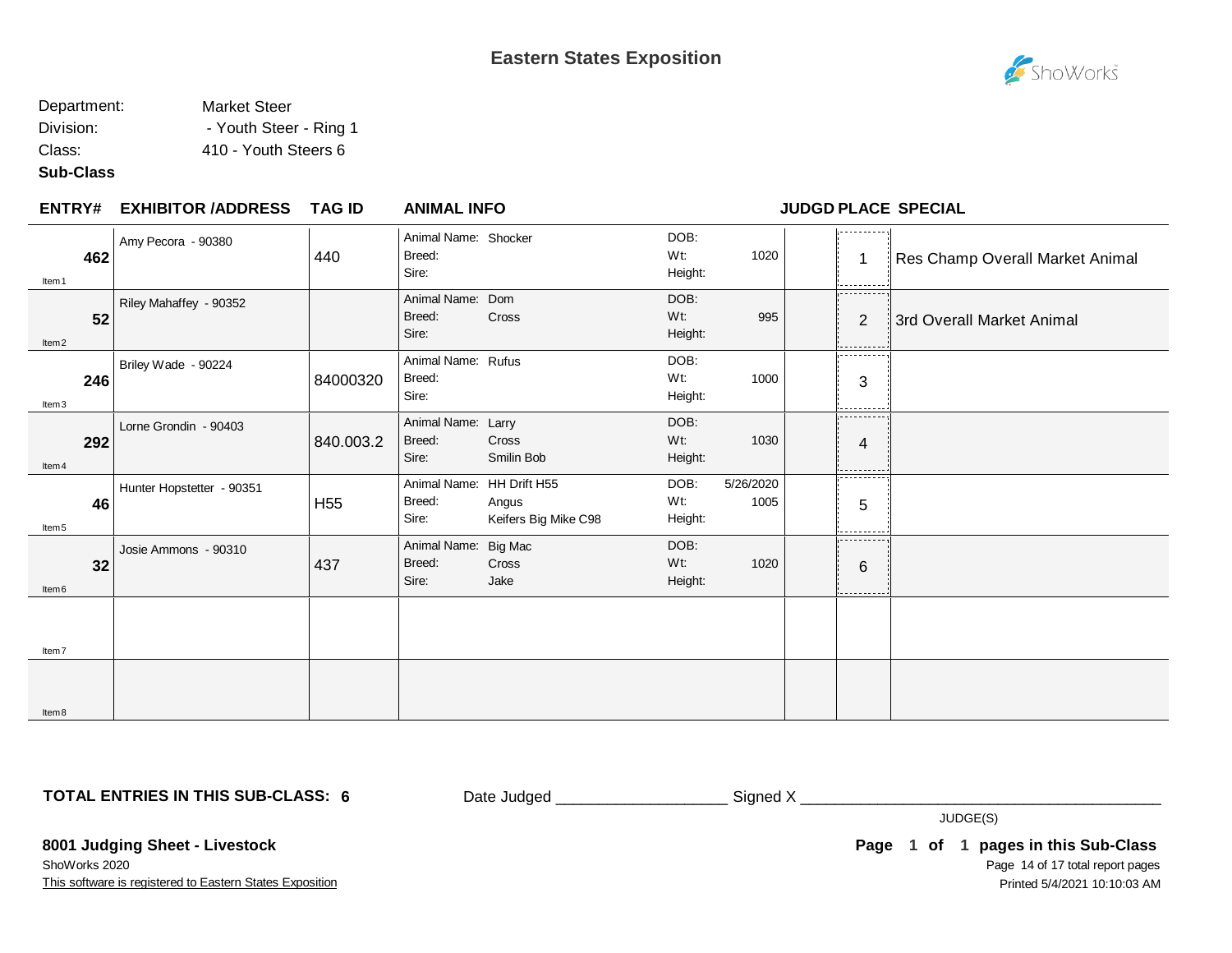### Department: Market Steer

Division: Fig. 2015 - Youth Steer - Ring 1

Class: 411 - Youth Steers 7

#### **Sub-Class**

Item7

Item8

| <b>ENTRY#</b>            | EXHIBITOR /ADDRESS TAG ID |           | <b>ANIMAL INFO</b>                     |                                                                        |                        |                   |                              | <b>JUDGD PLACE SPECIAL</b> |
|--------------------------|---------------------------|-----------|----------------------------------------|------------------------------------------------------------------------|------------------------|-------------------|------------------------------|----------------------------|
| 427<br>Item 1            | Aaron Parson - 90420      | 840 003 2 | Animal Name: Eddie<br>Breed:<br>Sire:  | Cross                                                                  | DOB:<br>Wt:<br>Height: | 1050              | ----------<br>-1             | 4th Overall Market Animal  |
| 372<br>Item <sub>2</sub> | Marissa Perkins - 116     | 84000323  | Animal Name:<br>Breed:<br>Sire:        | Kemba<br>Cross<br><b>Quality Counts</b>                                | DOB:<br>Wt:<br>Height: | 1040              | ----------<br>$\overline{2}$ |                            |
| 336<br>Item <sub>3</sub> | Kaylin Couto - 90409      |           | Animal Name: Ace<br>Breed:<br>Sire:    | Cross                                                                  | DOB:<br>Wt:<br>Height: | 1060              | .<br>3                       |                            |
| 100<br>Item 4            | Kevin Wagner - 90360      | 8341      | Breed:<br>Sire:                        | Animal Name: CCF Power Brilliance 8341<br>Angus<br>SAV Brilliance 8077 | DOB:<br>Wt:<br>Height: | 3/28/2020<br>1040 | .<br>$\overline{4}$          |                            |
| 79<br>Item 5             | Riley Lynch - 90264       | 442/322H  | Breed:<br>Sire:                        | Animal Name: Simme Valley 322H<br>Simmental<br>Mack AF W273            | DOB:<br>Wt:<br>Height: | 3/9/2020<br>1050  | ----------<br>5              |                            |
| 25<br>ltem <sub>6</sub>  | Lily Grenier - 90347      | 84000320  | Animal Name: Wasabi<br>Breed:<br>Sire: | Cross                                                                  | DOB:<br>Wt:<br>Height: | 1075              | .<br>6                       |                            |
|                          |                           |           |                                        |                                                                        |                        |                   |                              |                            |

**TOTAL ENTRIES IN THIS SUB-CLASS: 6**

Date Judged \_\_\_\_\_\_\_\_\_\_\_\_\_\_\_\_\_\_\_\_ Signed X \_\_\_\_\_\_\_\_\_\_\_\_\_\_\_\_\_\_\_\_\_\_\_\_\_\_\_\_\_\_\_\_\_\_\_\_\_\_\_\_\_\_

JUDGE(S)

**8001 Judging Sheet - Livestock** ShoWorks 2020

This software is registered to Eastern States Exposition

Page 15 of 17 total report pages **Page 1 of 1 pages in this Sub-Class** Printed 5/4/2021 10:10:03 AM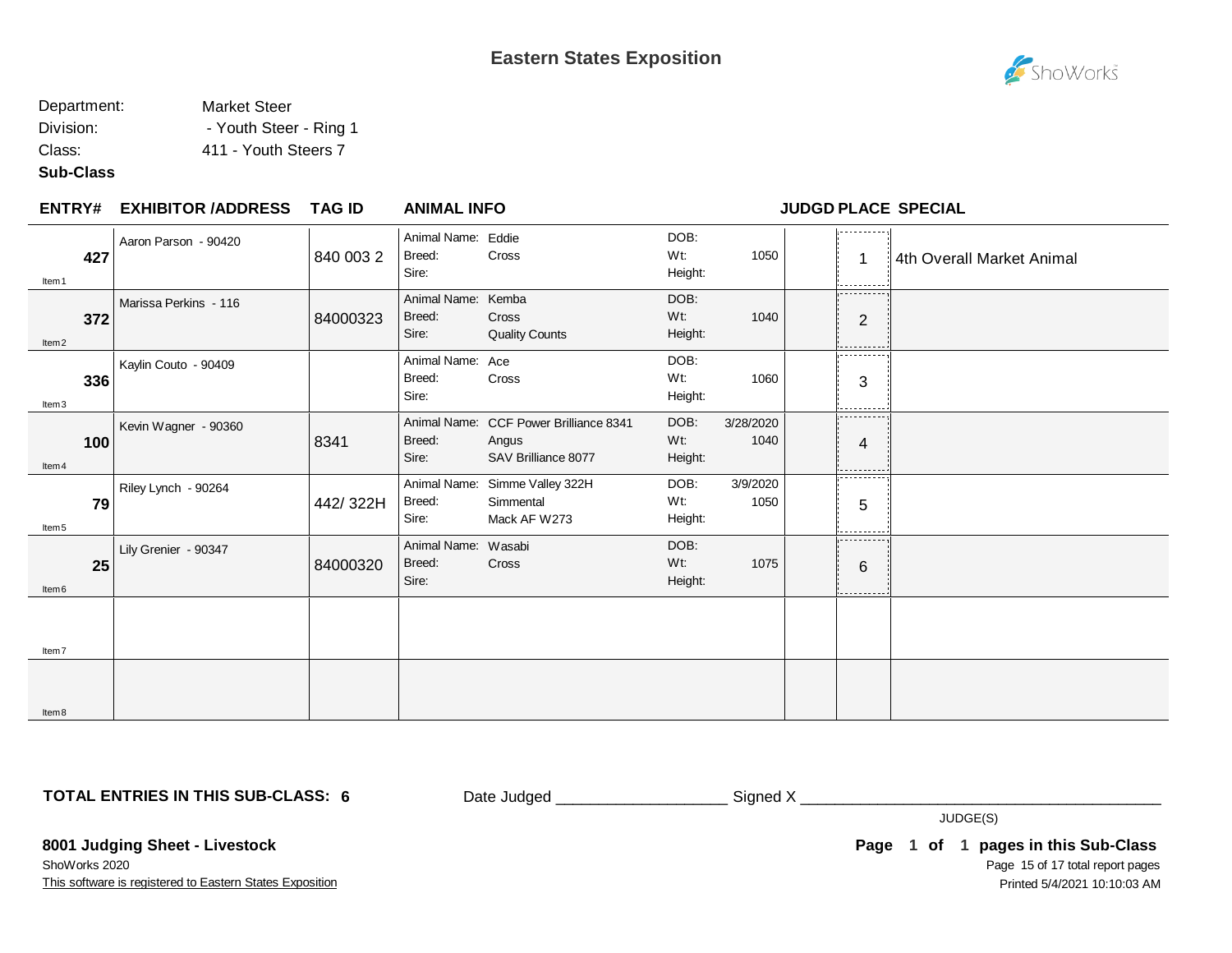## Department: Market Steer

Division: The Steer - Ring 1

Class: 412 - Youth Steers 8

#### **Sub-Class**

| <b>ENTRY#</b>            | <b>EXHIBITOR /ADDRESS</b>  | <b>TAG ID</b> | <b>ANIMAL INFO</b>                      |                                                                |                           |                  |                      | <b>JUDGD PLACE SPECIAL</b> |
|--------------------------|----------------------------|---------------|-----------------------------------------|----------------------------------------------------------------|---------------------------|------------------|----------------------|----------------------------|
| 141<br>Item 1            | Ashley keck - 90220        | 840 003 2     | Animal Name: Cash<br>Breed:<br>Sire:    | Cross<br>Monopoly                                              | DOB:<br>$Wt$ :<br>Height: | 1185             | .<br>---------       |                            |
| 116<br>ltem <sub>2</sub> | Mackenzie Ramsdell - 90362 |               | Animal Name: Thunder<br>Breed:<br>Sire: | Cross<br>Good As It Gets                                       | DOB:<br>$Wt$ :<br>Height: | 1110             | .<br>$\overline{2}$  |                            |
| 251<br>Item3             | olivia mccarthy - 90390    | C06H          | Breed:<br>Sire:                         | Animal Name: CC Lover Boy<br>Shorthorn<br><b>HBEC Red Neck</b> | DOB:<br>Wt:<br>Height:    | 3/2/2020<br>1130 | .<br>3<br>--------   |                            |
| 214<br>Item <sub>4</sub> | Owen Brown - 90383         |               | Breed:<br>Sire:                         | Animal Name: PCSC Iceman<br>Simmental<br>JAZZ On The Mark      | DOB:<br>Wt:<br>Height:    | 1105             | .<br>4<br>. <u>.</u> |                            |
| 207<br>Item <sub>5</sub> | Lily Brown - 90381         |               | Breed:<br>Sire:                         | Animal Name: PCSC Maverick<br>Angus<br>Colburn Primo 5153      | DOB:<br>Wt:<br>Height:    | 1100             | .<br>5<br>--------   |                            |
| 230<br>ltem 6            | Chase Kading - 90386       |               | Animal Name: Buddy<br>Breed:<br>Sire:   | Cross                                                          | DOB:<br>Wt:<br>Height:    | 1150             | .<br>6<br>---------- |                            |
| Item7                    |                            |               |                                         |                                                                |                           |                  |                      |                            |
| ltem 8                   |                            |               |                                         |                                                                |                           |                  |                      |                            |

**TOTAL ENTRIES IN THIS SUB-CLASS: 6**

Date Judged \_\_\_\_\_\_\_\_\_\_\_\_\_\_\_\_\_\_\_\_\_\_\_\_\_\_\_\_\_Signed X \_\_\_\_\_\_\_\_\_\_\_\_\_\_\_\_\_\_\_\_\_\_\_\_\_\_\_\_\_\_

JUDGE(S)

**8001 Judging Sheet - Livestock** ShoWorks 2020

This software is registered to Eastern States Exposition

Page 16 of 17 total report pages **Page 1 of 1 pages in this Sub-Class** Printed 5/4/2021 10:10:03 AM